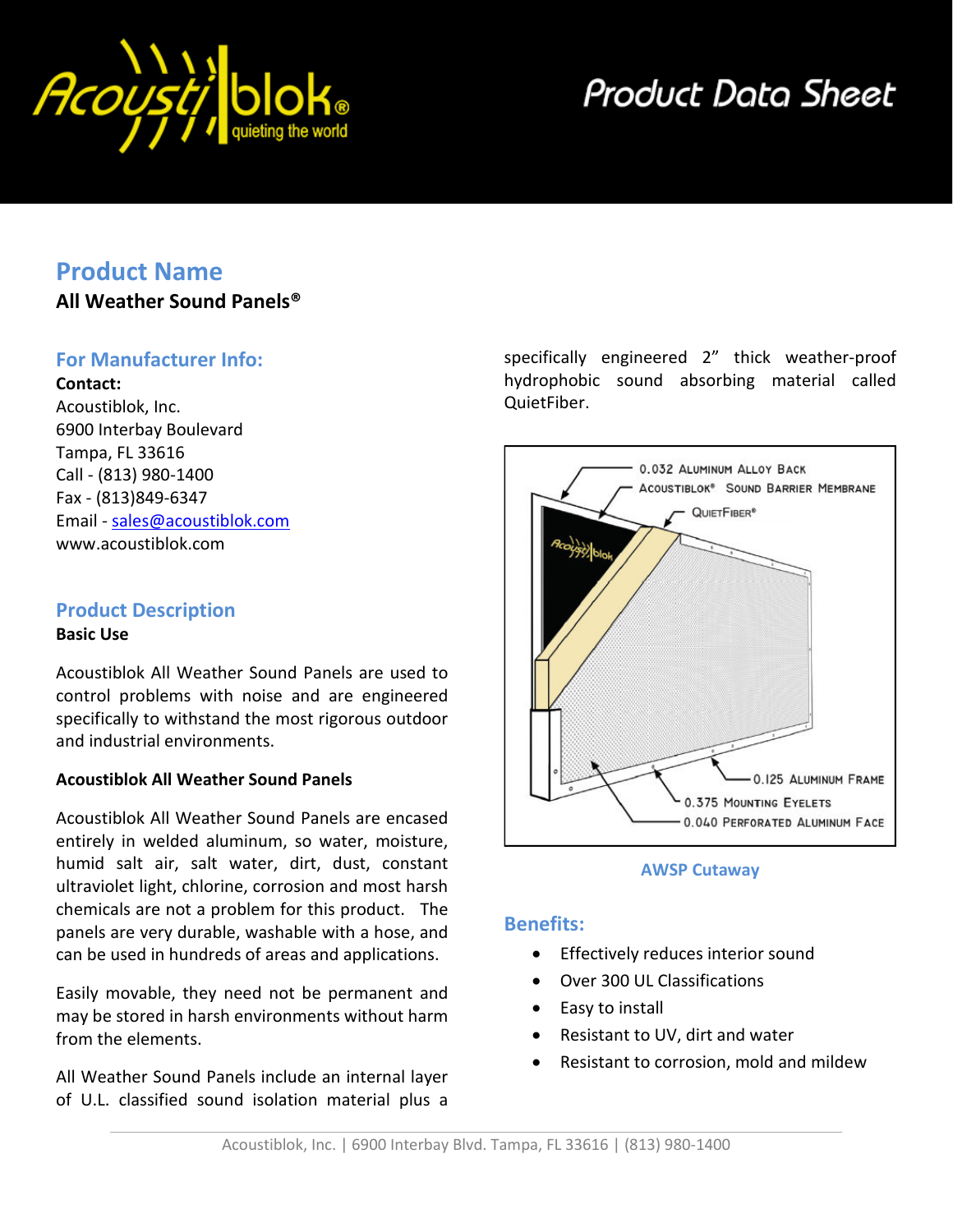

## **Product Name**

#### **All Weather Sound Panels®**

#### **Acoustiblok All Weather Sound Panels continued…**

Extreme dust conditions can disable conventional sound absorbing systems. The Industrial & Hurricane model All Weather Sound Panels® are available with an acoustically transparent stainless steel dust filter (5 to 10 microns), which solves this problem for the mining industry, outdoor use in desert areas and other applications where dust is a concern. Acoustiblok Panels are extremely durable and are currently being used by the United States Army in the Middle East.

These panels are not just "sound absorbing" but also "sound blocking". This allows one to not only absorb sound but also stop the sound from penetrating through the panel, a very meaningful advantage over conventional "sound absorbing" panels which stop sound reflections but are poor sound barriers.

Low frequencies (from 30Hz to 100Hz) represent the most difficult problem for sound blocking. The annoying bass in music is predominately 40Hz to 80Hz and conventional sound barriers do dramatically less sound blocking below 100Hz. However, because of the Acoustiblok barrier material built into each of the All Weather Sound Panels, they actually increase the sound blocking from 100Hz on down (see test results) and are beneficial for difficult sound reduction tasks.

Acoustiblok All Weather Sound Panels achieve high STC and NRC ratings. They have been specifically designed to withstand outdoor exposure in full sunlight, extreme weather conditions and harsh industrial environments. (An NRC of 1.0 is the highest sound absorption rating possible)

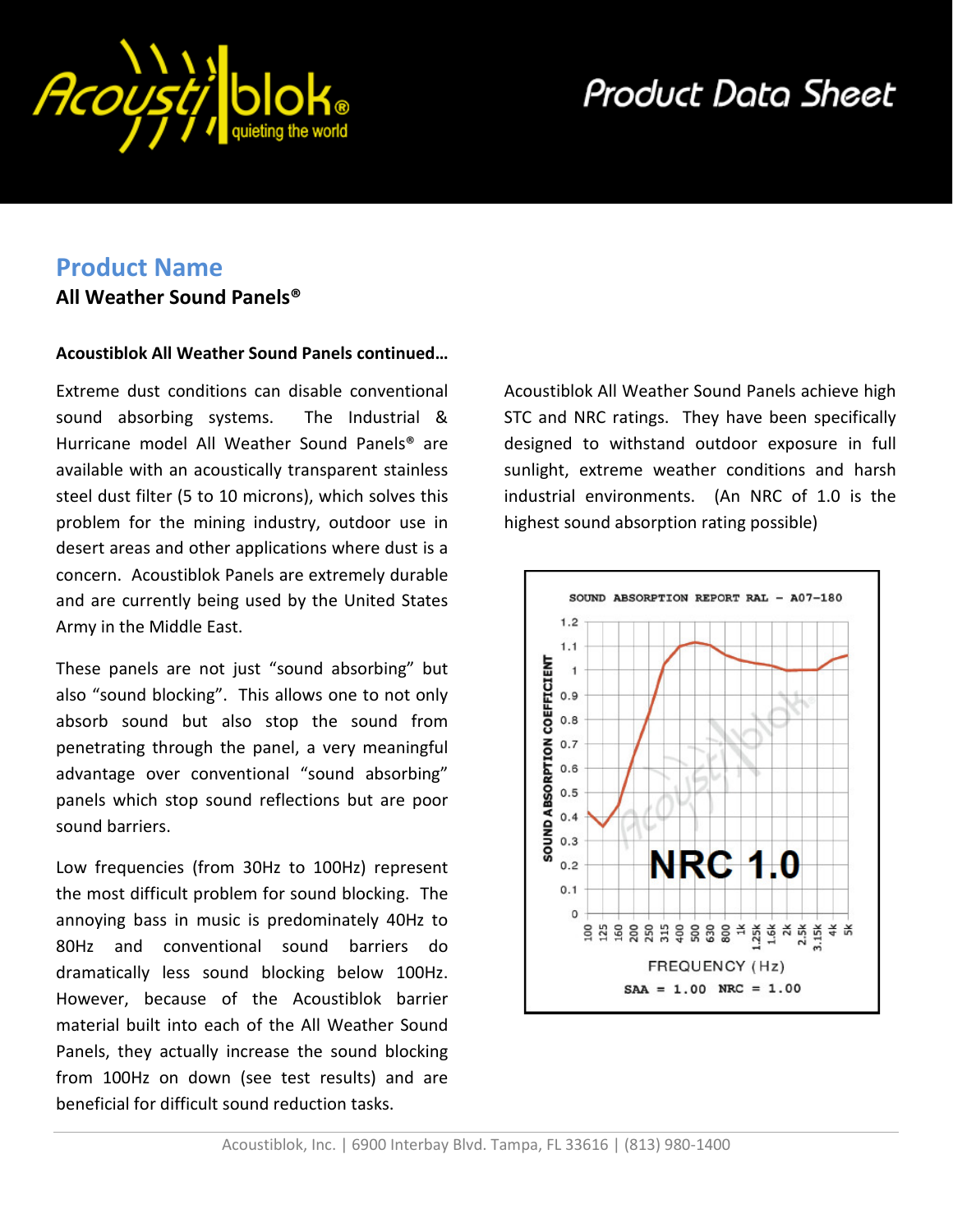

### **Product Name**

**All Weather Sound Panels®**

#### **Sound Transmission Class (STC)**

Sound Transmission Class (STC) is a single number that represents the sound blocking capacity of a partition such as a wall or ceiling.

STC numbers are often called out in architectural specifications, to assure that partitions will reduce noise levels adequately. For performance similar to laboratory test numbers, it is necessary to adhere closely to the construction materials and techniques used in the tested partition.

STC is calculated by comparing the actual sound loss measured when 18 test frequencies pass through a partition, with fixed values for each STC level. The highest STC curve that the measured sound loss numbers fit under, determines the STC rating of the partition.

STC calculations emphasize sound frequencies that match the human voice. A high STC partition will block the sound of human speech and block noise that interferes with human speech. To estimate high and low frequency performance, consult the Sound Transmission Loss graph included in STC test reports. Impact Insulation Class (IIC) measure transmitted impact noise and are specified for floor-ceiling assemblies only.